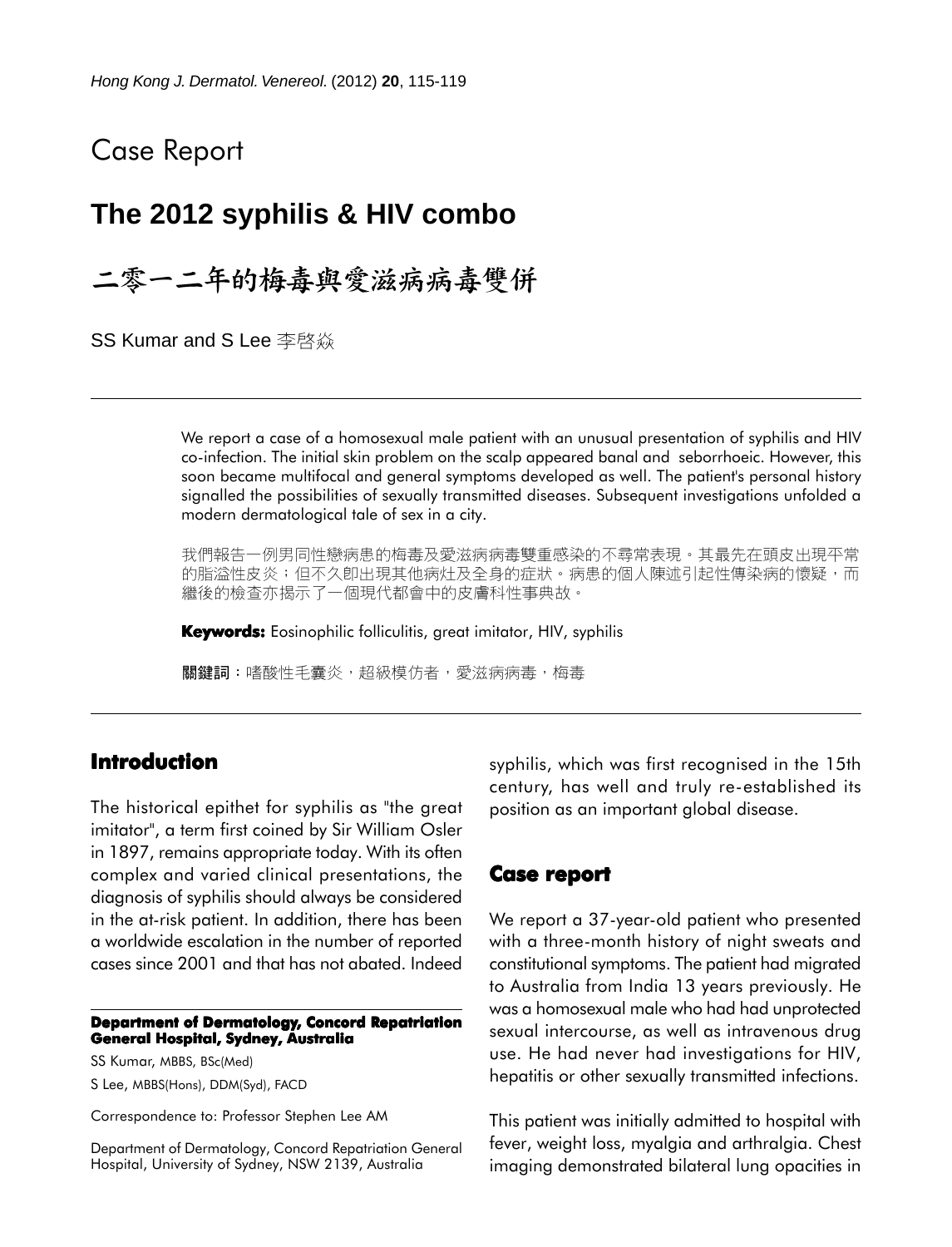the absence of any respiratory symptomatology. The dermatology team was consulted when he developed psoriasiform plaques on his right parietal scalp, followed by multiple tender, erythematous plaques on his scalp, upper body and palms that rapidly disseminated (Figures 1 and 2). Multiple erythematous nodules then appeared on his genitalia, including a symptomatic ulcer. He had no palpable lymphadenopathy, or any evidence of ocular or oral mucosal involvement. Based on the history and cutaneous findings, the dermatology team favoured the possibility of HIV infection, eosinophilic folliculitis and secondary syphilis.

A skin biopsy from a scalp lesion was taken to help elucidate the likely diagnosis. The biopsy showed a predominantly granulomatous pattern extending into the subcutis. The granulomas were non-necrotising, and were centred on neurovascular bundles, with a surrounding lymphocytic infiltrate. Some vessels showed endothelial cell swelling, but no intimal fibrosis was seen. Plasma cells were not prominent. Multiple stains for micro-organisms including a Ziehl-Neelsen stain, periodic acid-Schiff stain and a Warthin-Starry stain were all negative. Mycobacterial polymerase chain reaction (PCR) was negative on the tissue sample. Despite the negative special stains, the histologic appearance was most consistent with infective causes including atypical mycobacteria, fungi and syphilis, although systemic granulomatous disorders such as sarcoidosis could not be entirely excluded histologically (Figure 3). In view of the above findings, the patient was tested for HIV and found to be HIV ELISA and Western blot positive. He was also found to have a very strongly positive syphilis rapid plasma reagent titre and positive syphilis antibody enzyme immunoassay screen, confirming a diagnosis of secondary syphilis. The remainder of the screen for sexually transmitted infections was negative.

The patient was commenced on intravenous benzylpenicillin. After two days of intravenous



**Figure 1. Figure 1.** Psoriasiform lesions on the scalp and erythematous papules and nodules on the forehead and cheeks.



**Figure 2.** Characteristic lesions on the palms.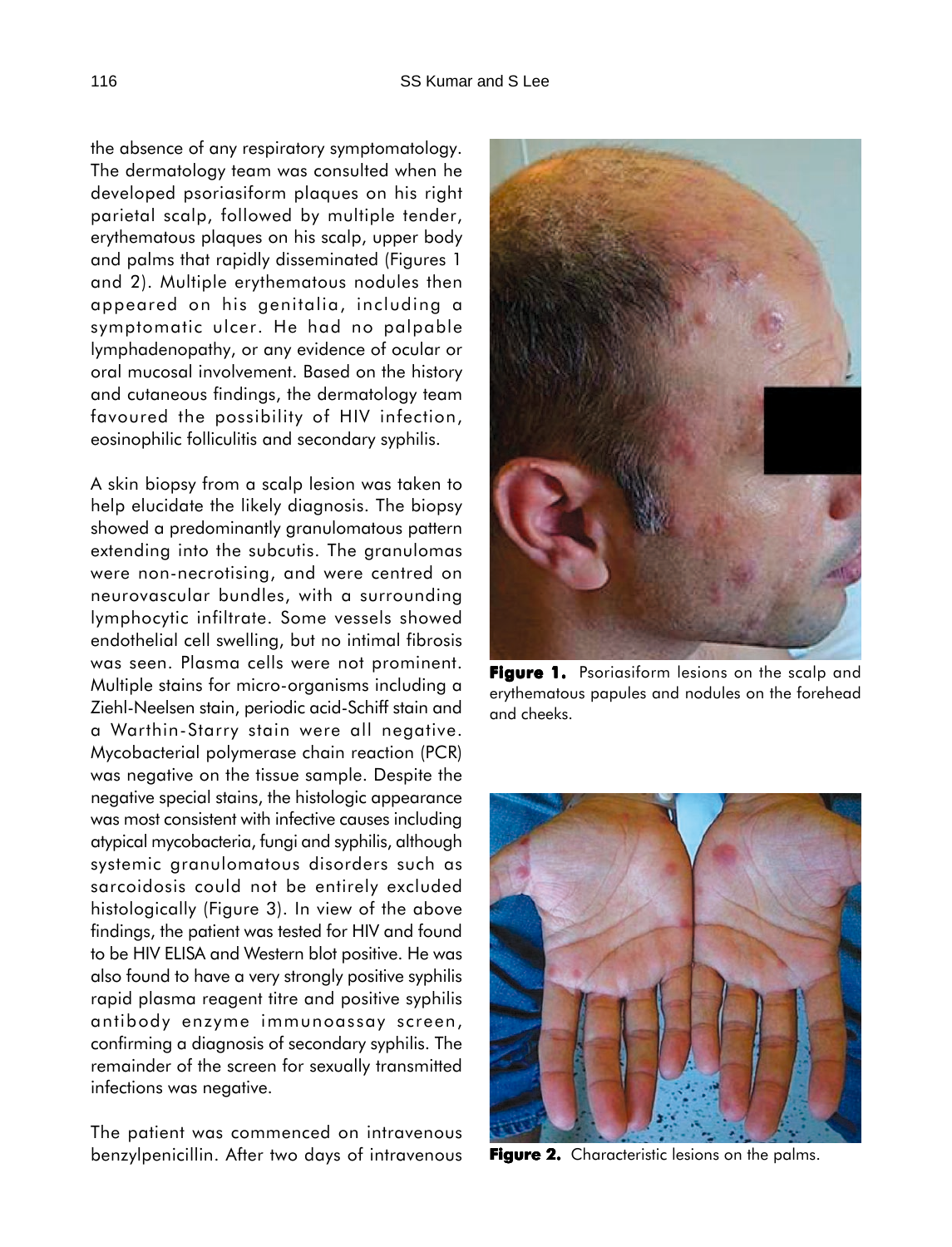

**Figure 3.** A punch biopsy from the scalp demonstrating non-necrotising granulomas.

therapy there was pleasing clinical improvement. He was discharged with ten days of one gram daily intramuscular procaine penicillin to be administered as an outpatient by his general practitioner. His cutaneous lesions began to fade within a week and at dermatology follow-up two months later, the skin lesions had resolved completely. His systemic symptoms had also resolved. On discharge, his HIV viral load count was 15,197 copies RNA/ml and his CD4 T lymphocyte count was 480x10<sup>6</sup>/L. He was reviewed by both the immunologists and infectious disease physicians who commenced him on antiretroviral therapy. At present he is generally well and without any skin problems.

## **Discussion**

Syphilis, a disease caused by the spirochete *Treponema pallidum*, continues to be an important and increasingly prevalent public health problem with an estimated annual global incidence of 12 million.<sup>1</sup> After declining to historically low levels in the 1990s, rates of syphilis began to increase again in 2001, largely amongst homosexual men.2,3 Indeed syphilis has re-emerged and resurfaced among homosexually active men in Sydney, leading to a 10-fold increase in the

number of syphilis notifications in inner Sydney between 1999 and 2003.4

Data from the Centers for Disease Control and Prevention in the United States showed that this trend has continued through to 2007 with 64 percent of reported cases being in homosexual or bisexual men.5 This is likely to have been fuelled by increased risk-taking behaviour and related to optimism generated by improved HIV treatment, modified sexual networks due to the internet and "recreational" drug use.<sup>1</sup> HIV-positive men represent between 40-54% of reported cases.<sup>4,6</sup> Individuals who are infected with HIV are particularly susceptible to contracting and spreading syphilis and are often unaware of either diagnosis.7 This combined sexual health problem has been well demonstrated in our patient.

Syphilis also remains an important public health concern in other parts of the world. The World Health Organization has demonstrated a significant increase in new cases of syphilis in North America, Europe, Africa, the Middle East, Latin America, the Caribbean, Central Asia and Southeast Asia.<sup>8</sup> In China, a national surveillance programme demonstrated that after the virtual eradication of syphilis in the 1960s to the 1980s, syphilis has re-emerged with a total of 74,000 cases of primary and secondary syphilis diagnosed in 2005 alone. 9

Syphilis has generally been accepted and referred to as "the great imitator" because of its broad spectrum of clinical manifestations.<sup>10</sup> In the parallel world of clinical dermatology, the senior author notes that adverse cutaneous drug reactions come close as a burgeoning and ubiquitous imitator.

In this case report, we note that there are characteristic cutaneous manifestations which have been captured in Table 1. To begin with, there is usually an incubation period during which there are no associated symptoms. The typically painless chancre or ulcer of primary syphilis then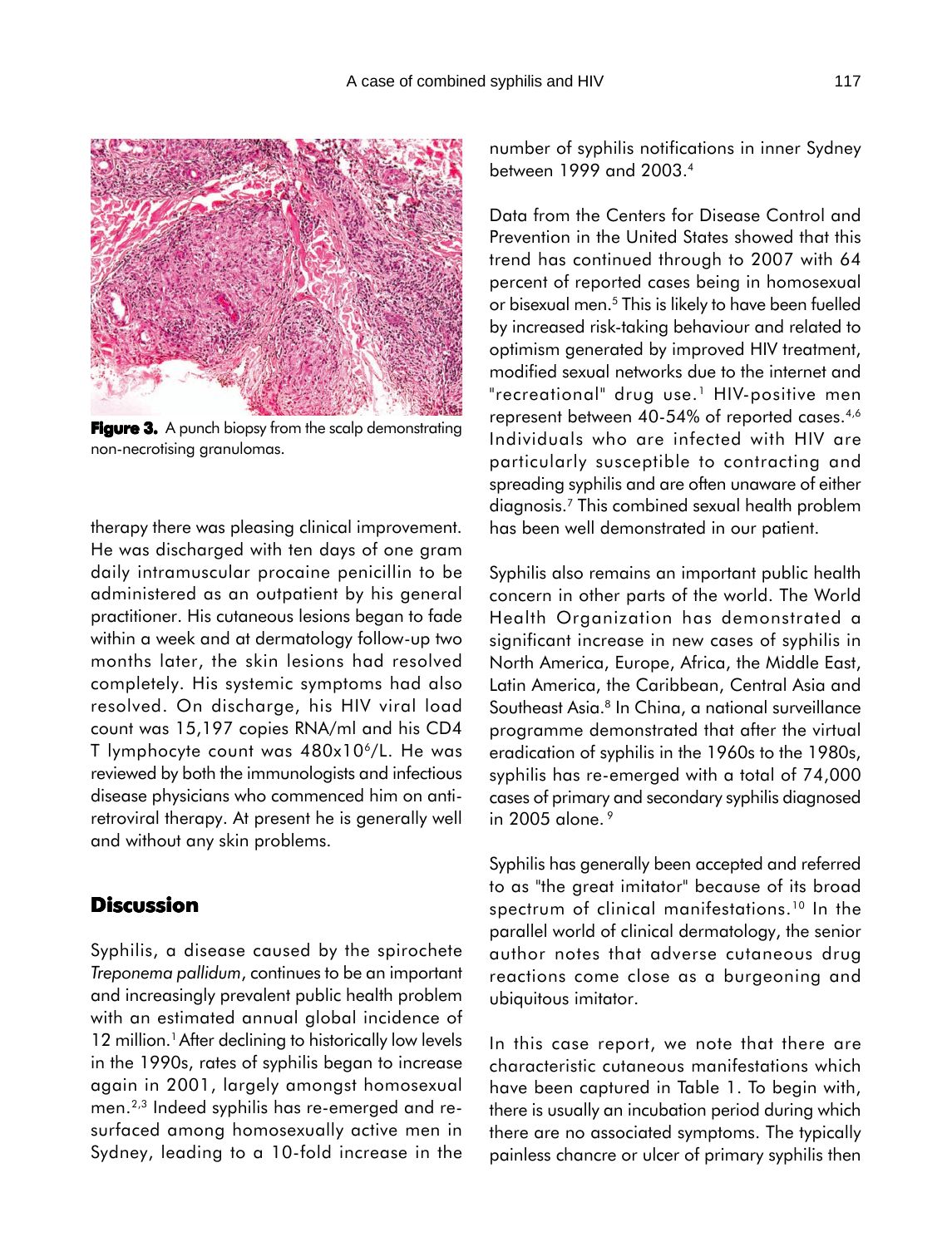appears at the site of inoculation, accompanied by regional lymphadenopathy, up to three months after infection begins.<sup>11</sup> Shortly after, syphilis develops into a systemic infection. Cutaneous manifestations typify secondary syphilis,7 with eruptions that are characteristically macular, maculopapular, papular or annular.12 However, Wolff acknowledges that uncommonly lesions of secondary syphilis and a chancre of primary syphilis can occur concomitantly, and that atypically genital chancres may be painful.11 In our patient, the cutaneous features of secondary syphilis in fact appeared before the syphilitic chancre at the likely site of his inoculation. In addition he had a penile ulcer that was tender. This illustrates the variability in clinical presentations that can occur. As a consequence clinicians can be somewhat confounded.

Apart from the clinical diagnostic limitations and challenges, the histological findings of syphilis have been described as protean and nonspecific.<sup>13</sup> The common finding of granulomas as demonstrated in our patient, is not, in itself, helpful diagnostically. In reality, the list of differential diagnoses is lengthy and varied. Nevertheless, it may be useful to include a list of cutaneous problems associated with HIV infection, as shown in Table 2.

Of particular note in this case is the differential diagnosis of eosinophilic pustular folliculitis. Classic eosinophilic pustular folliculitis, or Ofuji's disease, is a chronic and relapsing dermatosis that is predominantly reported in East Asian populations and commonly associated with HIV infection.14,15 It is an eosinophilic infiltration of hair follicles that responds well to treatment with indomethacin. Clinically, the disease typically begins as small papules, which enlarge and coalesce into a large plaque mainly distributed in seborrhoeic areas including on the face, upper

| <b>Primary syphilis</b>                                                                                          | <b>Secondary syphilis</b>                                                                                                                                                                                                                                | <b>Tertiary/late syphilis</b>                                                                   |
|------------------------------------------------------------------------------------------------------------------|----------------------------------------------------------------------------------------------------------------------------------------------------------------------------------------------------------------------------------------------------------|-------------------------------------------------------------------------------------------------|
| • Localised chancre at the<br>site of inoculation<br>• Occurs ten days to three<br>months after infection begins | · Disseminated infection manifesting<br>as a macular, maculopapular,<br>papular or annular eruption<br>anywhere on the body<br>· Can be papulosquamous,<br>pustular or acneiform<br>. Occurs two to ten weeks after<br>appearance of the primary chancre | • Nodular or papulosquamous<br>plaques that may ulcerate<br>. Occurs late in untreated syphilis |

#### **Table 1.** Cutaneous manifestations of syphilis

### **Table 2.** Cutaneous problems related to HIV infection

- Acute retroviral syndrome
- Kaposi's sarcoma
- Reiter's syndrome
- Eosinophilic folliculitis
- Primary or recurrent herpes zoster
- Disseminated molluscum contagiosum
- Cutaneous findings of hepatitis C in a co-infected patient
- Other sexually transmitted and infective causes − bacterial, mycobacterial, viral, fungal and parasitic
- Adverse cutaneous drug eruptions
- Florid and resistant seborrhoeic dermatitis